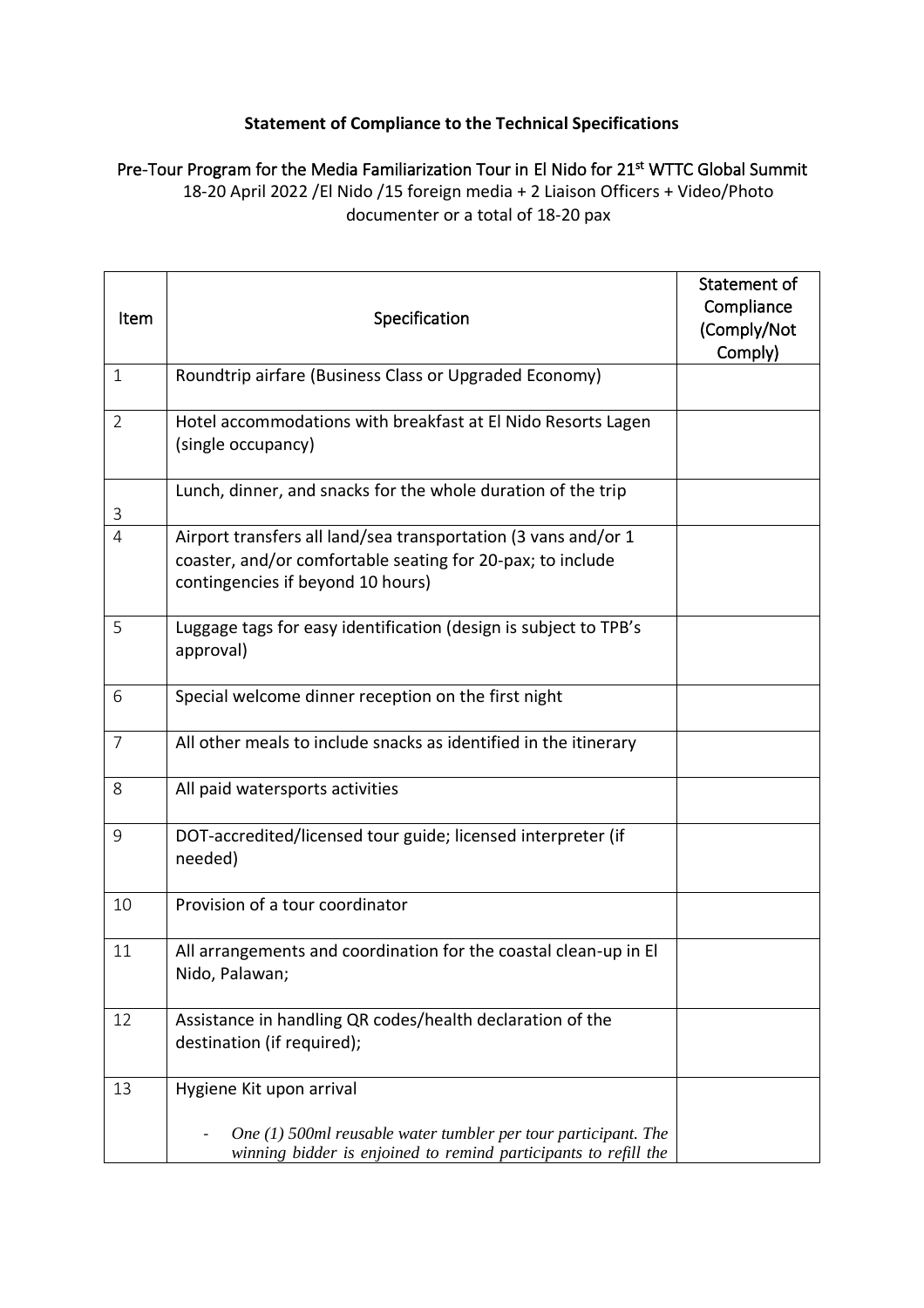|    | water tumblers in refilling stations (e.g., hotels / resorts) during<br>tours.                                                                                                                                                                                                                                                                                                                                                                                        |  |
|----|-----------------------------------------------------------------------------------------------------------------------------------------------------------------------------------------------------------------------------------------------------------------------------------------------------------------------------------------------------------------------------------------------------------------------------------------------------------------------|--|
|    | Hygiene kits in reusable drawstring pouches or sustainable<br>packaging with Philippine branding. It should contain the<br>following:                                                                                                                                                                                                                                                                                                                                 |  |
|    | One (1) pack of facial tissue (handy pack, 2 ply, minimum 40<br>pulls each)                                                                                                                                                                                                                                                                                                                                                                                           |  |
|    | One (1) pack wet wipes (handy pack, 25 sheets,<br>biodegradable bamboo fiber material)                                                                                                                                                                                                                                                                                                                                                                                |  |
|    | 50ml. of 70% isopropyl alcohol (in a spray bottle) or natural<br>hand sanitizer                                                                                                                                                                                                                                                                                                                                                                                       |  |
|    | Two (2) pieces individually-wrapped disposable KN-95<br>masks (multiply by the number of tour days $-$ 2 pieces x no<br>of days) and lanyard/mask strap.                                                                                                                                                                                                                                                                                                              |  |
| 14 | Ensure regular Pillow Gifts to be distributed in the guest rooms<br>on a daily basis                                                                                                                                                                                                                                                                                                                                                                                  |  |
| 15 | RT-PCR tests before leaving Manila and upon arrival in Manila (if<br>required)                                                                                                                                                                                                                                                                                                                                                                                        |  |
| 16 | Comprehensive travel insurance with medical coverage for<br>COVID-19;                                                                                                                                                                                                                                                                                                                                                                                                 |  |
| 17 | Other incidental expenses that may be incurred such as but not<br>limited to other snacks, drinks, entrance fees, environmental<br>fees etc.                                                                                                                                                                                                                                                                                                                          |  |
|    | <b>OTHER REQUIREMENTS</b>                                                                                                                                                                                                                                                                                                                                                                                                                                             |  |
| 18 | Cover all expenses related to the conduct of the tours, as<br>stipulated in this Terms of Reference.                                                                                                                                                                                                                                                                                                                                                                  |  |
| 19 | Professional fees, meals, accommodations, Covid19 RT-PCR<br>tests/border antigen tests, PPEs and other miscellaneous fees of<br>drivers, tour guides, coordinator and assigned personnel.<br>Assigned personnel must be fully vaccinated (vaccination cards /<br>DOH vaccination certificates will be required).<br>Copies of<br>vaccination cards together with a negative RT-PCR test result<br>should be submitted to the TPB at least 24 hours prior to the trip. |  |
| 20 | Willing to provide services on a "send-bill" arrangement.<br>Processing of payment shall be initiated upon certification by the<br>end-user of satisfactory completion of services and issuance of<br>billing statements accompanied by supporting documents by the<br>supplier Payment must be made in accordance with prevailing<br>accounting and auditing rules and regulations.                                                                                  |  |
| 21 | Able to troubleshoot and recalibrate through unforeseen changes<br>in the tour specifications.                                                                                                                                                                                                                                                                                                                                                                        |  |